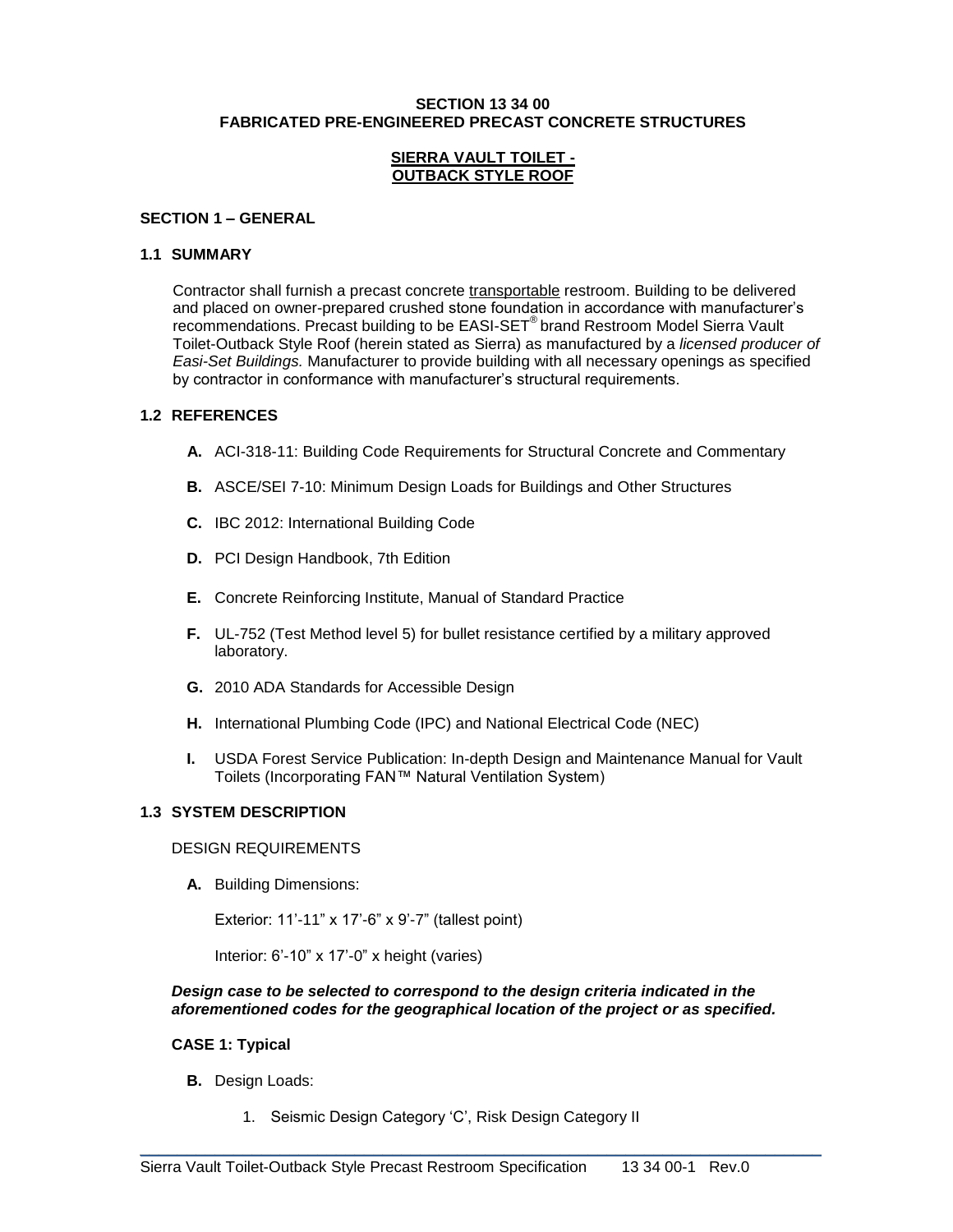- 2. Roof Live Load (Snow) 30 PSF
- 3. Floor Live Load 100 PSF
- 4. Wind Loading\* 115 MPH

\*Design loads relate to precast components only, not accessories (i.e. doors, windows, vents, etc.)

## **CASE 2: Heavy**

- **C.** Design Loads:
	- 1. Seismic Design Category 'D', Risk Design Category III
	- 2. Roof Live Load (Snow) 150 PSF
	- 3. Floor Live Load 150 PSF
	- 4. Standard Wind Loading\* 165 MPH

\*Design loads relate to precast components only, not accessories (i.e. doors, windows, vents, etc.)

- **D.** Roof: Proprietary two-piece Outback style roof. Roof panels shall overhang on all sides to prevent water intrusion. The pitch of the roof shall be 3/12. The roof standard finish is a simulated cedar shake. Other finishes are available.
- **E.** Roof panels, floor, and wall panels must each be produced as single component monolithic panels. No floor or vertical wall joints will be allowed, except at perimeter interfaces, corners and partitions. Wall panels shall be set on top of floor panel.
- **F.** Wall-to-Floor interior surface joints along the perimeter of each restroom and partitions (if precast) must contain the locked-in, easy clean-out radius coving. The 3/8" (recessed) x 2" cove must be continuous around the interior of the restroom and along the sides of any precast partitions. Apply 5,000 PSI (minimum) non-shrink, non-metallic grout to the cove, finishing the grout to form a flush 1" minimum radius.

# **1.4 SUBMITTALS**

- **A.** Engineering calculations designed and sealed by a professional engineer, licensed to practice in the state where the project is located, shall be submitted for approval.
- **B.** Manufacturers' product literature shall be provided for all plumbing, electrical and miscellaneous installed fixtures demonstrating compliance with these specifications

# **1.5 QUALITY ASSURANCE**

- **A.** The precast concrete building producer shall be a plant-certified member of either the National Precast Concrete Association (NPCA), The Precast/Prestressed Concrete Institute (PCI), or equal.
- **B.** The precast concrete building producer shall demonstrate product knowledge and must have a minimum of 5 years experience manufacturing and setting precast concrete.
- **C.** The manufacturer must be a licensed producer of Easi-Set Buildings.
- **D.** No alternate building designs to the pre-engineered EASI-SET**®** building will be allowed unless pre-approved by the owner 10 days prior to the bid date.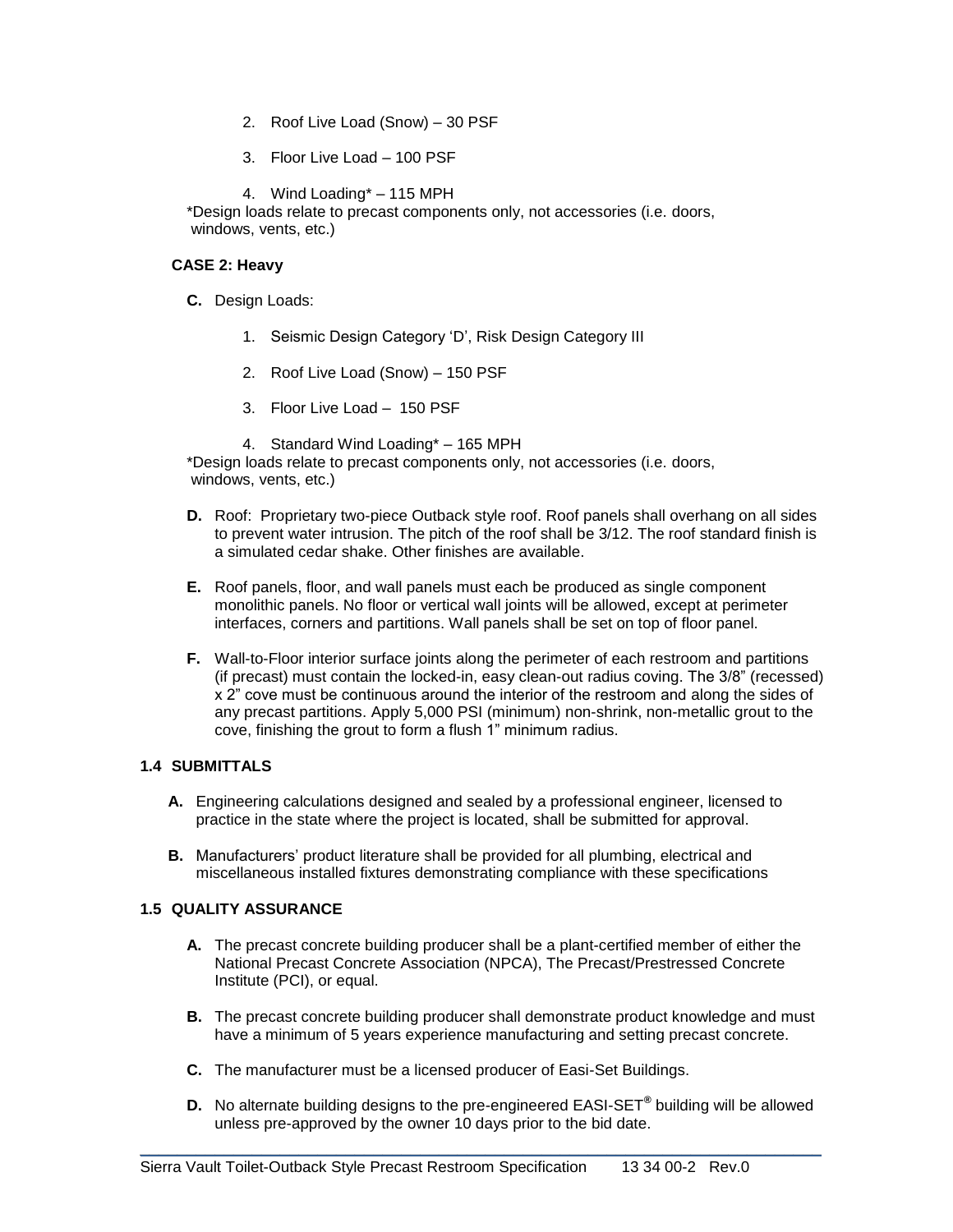# **SECTION 2 – PRODUCTS**

## **2.1 MATERIALS**

- **A.** Concrete: Steel-reinforced, 5000 PSI minimum 28-day compressive strength, airentrained (ASTM C260).
- **B.** Reinforcing Steel: ASTM A615, grade 60 unless otherwise specified. Welded wire fabric: ASTM 185, Grade 65
- **C.** Post-tensioning Strand: 41K Polystrand CP50, ½" 270 KSI Seven-Wire strand, enclosed within a greased plastic sheath (ASTM A416). Each Roof and floor shall be posttensioned by a proprietary, second generation design using a single, continuous tendon. Said tendon is placed in the concrete slab to form a perimeter loop starting from one corner of the slab to a point where the cable entered the slab. The tendon then turns 90 degrees and follows the cable member(s) in the periphery to a point midway along the "X" axis of the concrete building panel and then turns 90 degrees along the "Y" axis of the concrete building panel. This bisects the concrete building panel and crosses the opposite parallel portion of the cable member and exits from an adjacent side of the concrete building panel. This creates a cable pattern with no less than 2.5 parallel cables in any direction. To ensure a watertight design, no alternate methods shall be substituted for the post-tensioning.
- **D.** Sealant: All joints between panels shall be caulked along the exterior and interior surface of the joints. Exterior sealant shall be DOW CORNING 790 silicone sealant or equal. Interior sealant shall be SIKAFLEX-1A elastic sealant (paintable) or equal. Exterior caulk reveals to be 3/8"x 3/4" deep so that sides of the joint are parallel for proper caulk adhesion. Back of the joint to be taped with bond breaking tape to ensure adhesion of caulk to parallel sides of joint and not the back.
- **E.** Panel Connections: All panels shall be securely fastened together utilizing cast-in stainless steel embeds and welding. All welding shall be done in conformance with AWS, Structural Welding Code latest revision. Steel is to be of structural quality, hotrolled carbon complying with ASTM A304. No floating-in of connection plates shall be allowed.

#### **F. Stain and Paint:**

- *a.* Interior concrete surfaces (toilet rooms)
	- *i.* Interior floors will be a two component, water based polyamide epoxy floor coating (gray, unless otherwise specified). Approved manufacturers: Sherwin Williams (Floor-Plex 7100), Armorpoxy or equal.
	- *ii.* Interior walls and ceilings will be a pre-catalyzed water based epoxy. Approved manufacturers: Sherwin Williams or equal.
- *b.* Exterior concrete surfaces
	- *i.* Exterior slab top surface (if selected) will be a two component, polyamide epoxy floor coating (gray, unless otherwise specified). Approved manufacturers: Sherwin Williams, Armorpoxy or equal.
	- *ii.* Exterior walls and roof will be a water-based acrylic, water-repellent penetrating stain. Approved manufacturers: United Coatings (Canyon Tone Stain), Sherwin Williams (H&C Concrete stain) or equal
	- *iii.* Clear Acrylic anti-graffiti sealer (if selected)

# **2.2 ACCESSORIES AND FIXTURES**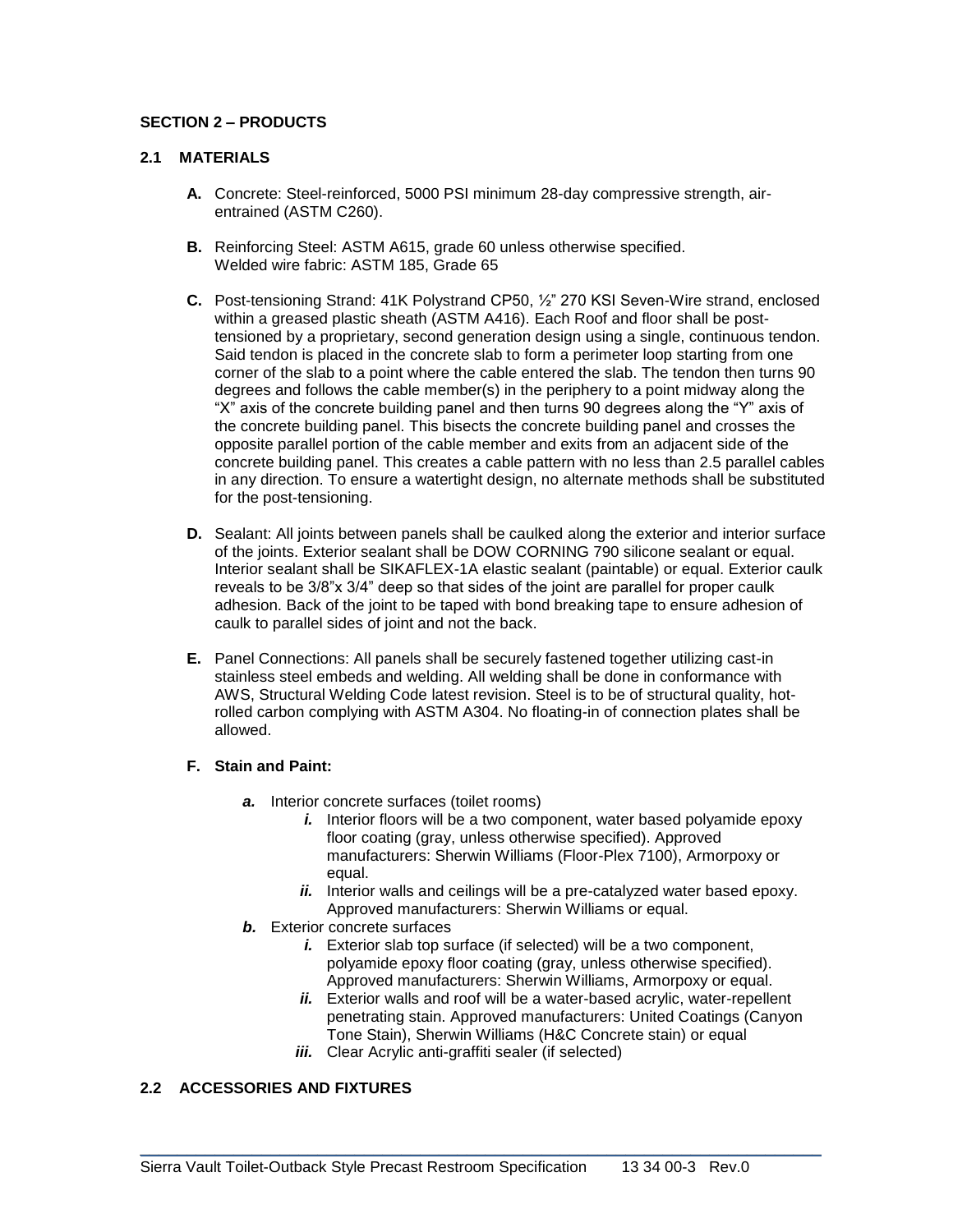- **A. Doors and Frames**: Shall comply with Steel Door Institute "Recommended Specifications for Standard Steel Doors and Frames" (SDI-100) and as herein specified. All door and frame galvanizing shall be in accordance with ASTM A924 and A653, minimum coating thickness shall be A60.
	- 1. The buildings shall be equipped with  $3^{\prime}$ -0" x  $6^{\prime}$ -8" x 1-3/4" (restroom entry doors) & 2'-8" x 6'-8" x 1-3/4" (chase door) thick insulated, 18 gauge, metal doors with 16 gauge frames (to meet wall thickness). Doors shall have a flush top cap. Doors and frames shall be factory bonderized and painted with one coat of rust-inhibitive primer and one finish-coat of enamel paint; color to be BOLT BROWN unless otherwise specified.
	- 2. Doors and frames shall meet SDI standard Level 2, 1¾" heavy duty. *Approved manufacturers: Republic, Steelcraft, Ceco, Black Mountain, Pioneer, Curries, Mesker, MPI, Door components or equal Approved distributor: Integrated Entry Systems*

# **B. Door Hardware**:

**1. Cylindrical Lock**: Commercial grade, shall meet requirements of ANSI A156.2, series 4000, UL listed and ADA approved. Zinc dichromate chassis with cast solid zinc levers to resist corrosion. Furnish locks with 6-pin solid brass keyway. Exterior locks and unlocks by key, interior push button lock, released when lever is turned. Manufacturer shall provide a limited lifetime warranty on this product. *Approved manufacturers: Design Hardware, or equal*

**2. Hinges**: Self-Closing (spring) Hinges. Shall comply with ANSI A156.17 Grade 1 self closing hinges (3 per door). Hinges shall be Stainless Steel Grade 304 (ANSI K81071F) US32D brushed satin finish. Manufacturer shall provide a lifetime limited warranty. *Approved manufacturers: Design Hardware, or equal*

**3. Door Sweep**: Nylon brush door sweep, ANSI/BHMA certified. Sweeps shall have an integral drip edge to repel water from base of door. Sweeps shall be approved for UL 10C positive pressure and suitable for use with fire doors up to three hours. *Approved manufacturers: National Guard Products or equal*

**4. Drip Cap**: Aluminum drip cap with minimum projection of 2 ½" shall be furnished. *Approved Manufacturers: Design Hardware, National Guard Products, or equal*

**5. Door Stop**: ANSI 156.16 approved wall mounted door stop with keeper constructed of a corrosion resistant cast brass material. Finish US26D (626) brushed chrome finish. *Approved manufacturers: Don-Jo, Rockwood, or equal*

- **C. Wall Vent:** Wall vents will be extruded aluminum, minimum thickness of .125", 6063-T5 alloy. Vents to be supplied with aluminum mesh insect screen and 204-R1 clear anodized finish. Approved manufactures: Sunvent Industries or equal.
- **D. Signs:** Signs to have braille, characters, and pictograms to meet ADA requirements.
- **E. Windows:** Frames shall be constructed from stainless steel. Window glazing will be ¼" translucent Lexan.
- **F. Grab Bars:** Stainless steel tubing, 18 gauge, type 304 stainless steel, mounted 1-1/2 inches from wall. Approved manufacturers: Bobrick or equal.
- **G. Toilet Paper Dispenser:** Dispenser will be constructed of 3/16" to 1/4" thick 304 stainless steel. Dispenser will be capable of holding three (3) standard rolls of toilet paper. Approved manufacturers: Aslin Industries, Bobrick or equal.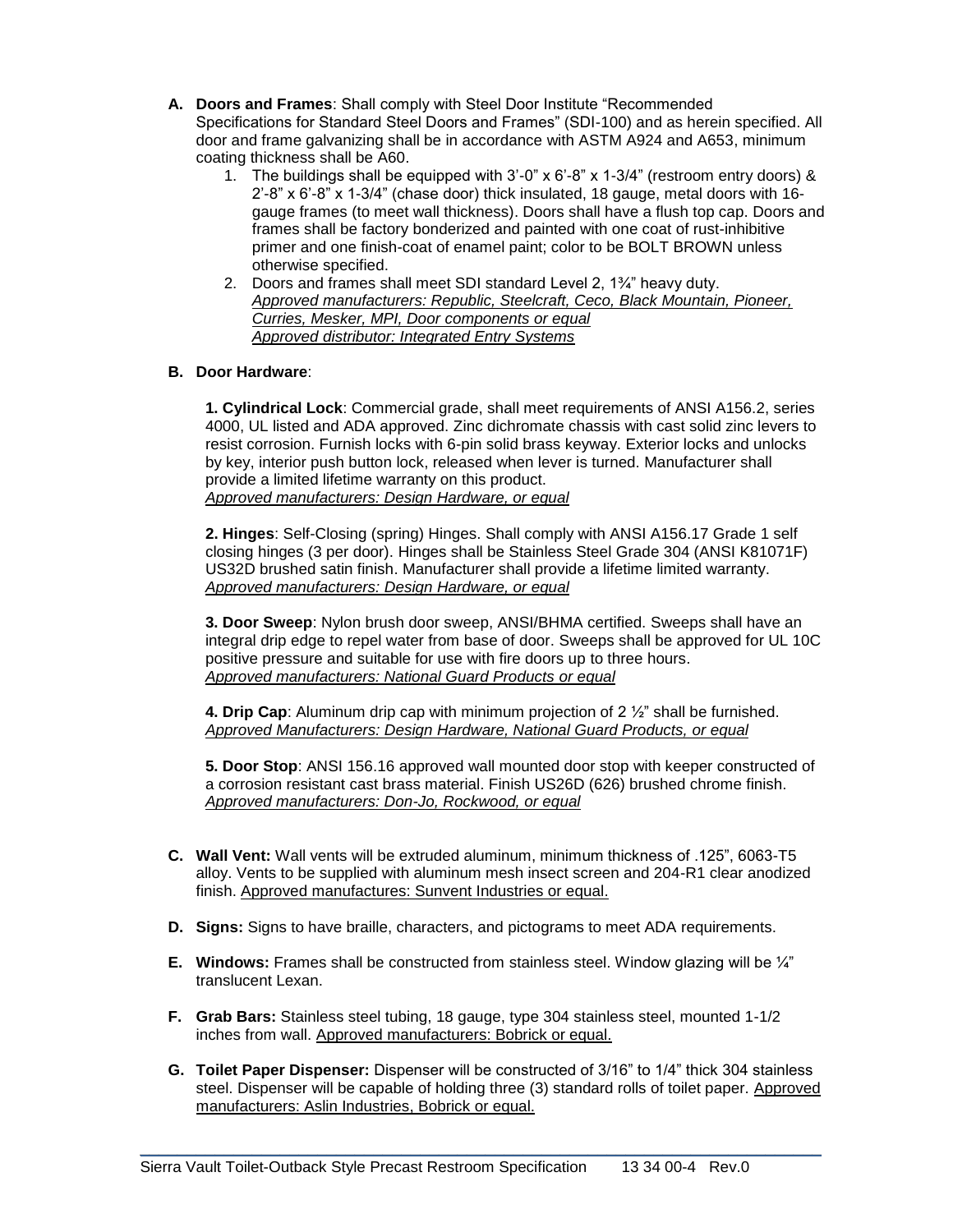### **H. Plumbing:**

- *1.* Waterless Toilet: ADA compliant, 18 gauge type 304 stainless steel riser with seat cover
- **I. Vault Cleanout Cover:** Aluminum hatch, rated for a 300 psf pedestrian load. Cover to be hinged with a staple for padlock and a hold open arm to prevent closing. OR if required, cleanout cover frames will be constructed from steel. Plate for vault cleanout cover will be  $\frac{1}{4}$ " thick diamond plate steel. Lid will be hinged and configured so that it can be locked with a padlock. A gasket will be provided around the perimeter of the lid to provide an airtight seal.
- **J. Vent Stack:** Vent stack(s) to be 12" (nominal) diameter High-Density Polyethylene Pipe.
- **K. Vault Liner:** Inside of vault tank(s) to be lined with a water-based acrylic coating (Conseal CS-55) or equal, applied per manufacturers specifications. Optional drop-in or cast-in high performance reinforced geomembrane liner is available.

### **2.3 Finishes**

- **A. Interior of Building**: Smooth form finish on all interior panel surfaces unless exterior finish is produced using a form liner, then smooth hand-troweled finish.
- **B. Exterior of Building (standard)**: Barn board finish on all exterior wall surfaces with a simulated cedar shake roof finish.
- **C. Exterior of Building (Option #1)**: Architectural precast concrete brick finish: Finish must be imprinted in top face of panel while in form using an open grid impression tool similar to EASI-BRICK**®** . Finished brick size shall be 2 3/8" x 7 5/8" with vertical steel float or light broom finish. Joints between each brick must be 3/8" wide x 3/8" deep. Back of joint shall be concave to simulate a hand-tooled joint.
- **D. Exterior of Building (Option #2):** Additional finishes for walls and roof are available and will vary by local producer.

### **SECTION 3 – EXECUTION**

# **3.1 SITE PREPARATION** (**MANUFACTURER'S RECOMMENDATION**)

Work under this section relates to placement of the restroom building by the Easi-Set licensed producer on the vaults placed in a customer-prepared site.

- **A.** All material, methods of construction, and testing & inspection shall conform to the applicable requirements of the codes and standards listed in the project specifications.
- **B.** Stone shall be a minimum of 4" thick and down to firm subgrade. The vertical soil capacity under stone shall be compacted to have minimum bearing of 1,500 pounds per square foot. Stone shall be 3/8" or smaller followed by a course or topping of fines for final grading and compaction purposes as needed. Elevations and levelness of the prepared stone base shall be within  $\frac{1}{4}$ " in all directions.
- **C.** Provide positive drainage around the building.
- **D.** Provide Butyl Sealant between the vault and building floor.

# **3.2 SITE ACCESS**

Contractor must provide a level, unobstructed area large enough for a crane and a tractortrailer to park adjacent to the pad. Crane must be able to place outriggers within 5'-0" of edge